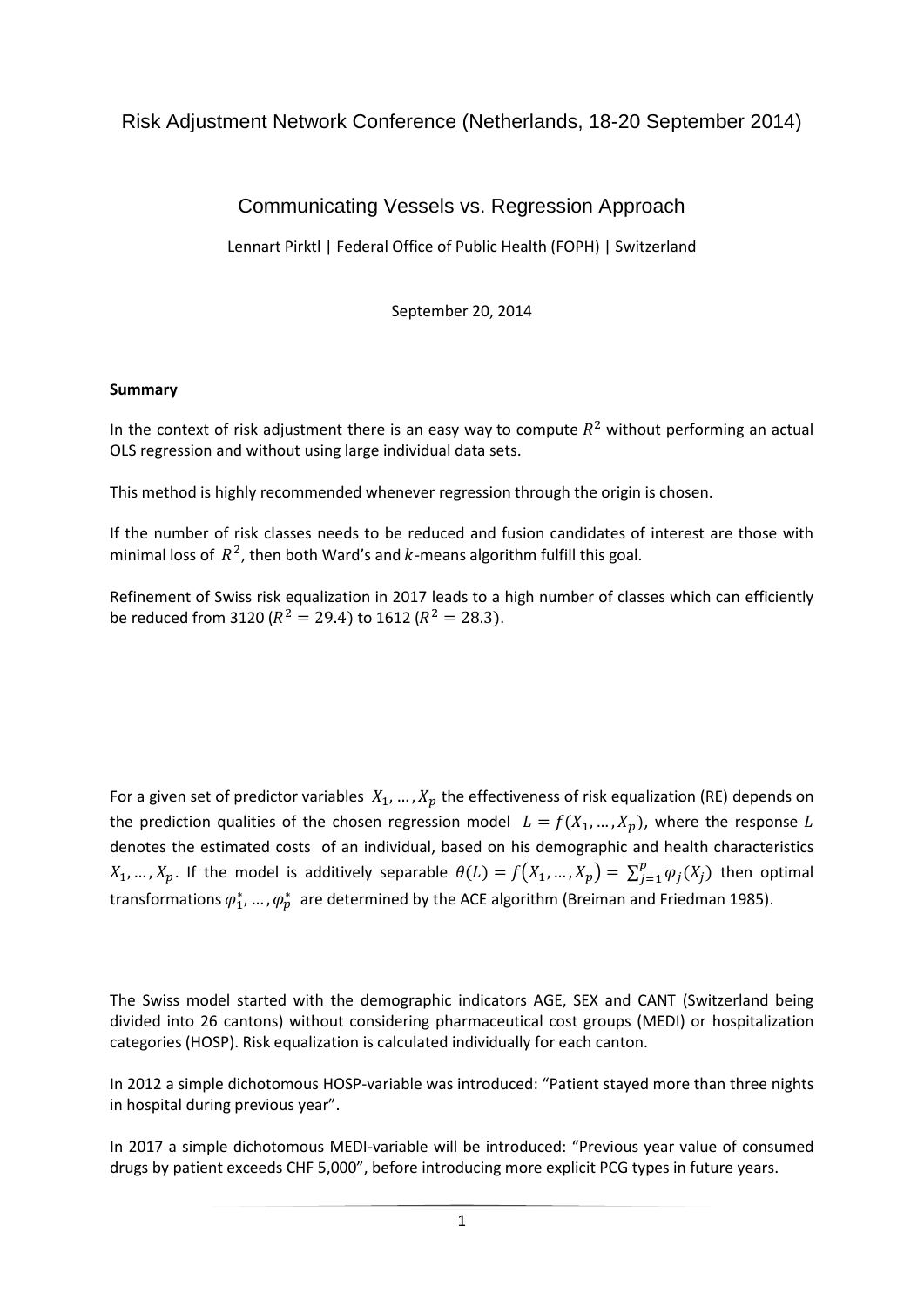Since women's and men's cost curves have quite different shapes,



additive separability does not hold and it is preferable to keep the model in its most general form of  $L = f(X_1, ..., X_p)$ , where all combinations of the discrete variables AGE(15), SEX(2), HOSP(2), CANT(26) and soon MEDI(2) are considered.

In order to optimize the threshold value for drug consumption MEDI, we analyzed individual records for 4.7 million adults, containing AGE, SEX, CANT, indicator HOSP for people who stayed more than three nights in hospital during 2010, and gross drug expenditures in 2010 and net health care expenditures  $(L_i)$  in 2011 for mandatory basic coverage.

Since the number of records is fairly large, we adopted Beck's view and notation of the Swiss RE method: Beck (2013, p.407f) shows that the "practical method" used to determine the rules of risk adjustment is equivalent to the regression on the  $m+1$  dummy variables  $x_{i,j}$ , where there are insured persons  $(1 \le i \le n)$  with individual expenses  $L_i$  belonging to exactely one of the  $m + 1$ classes  $1 \le j \le m + 1$  containing  $d_i$  persons each.

Discarding class  $m + 1$  to prevent [multicollinerarity,](https://www.google.ch/search?espv=2&biw=1455&bih=705&q=multicollinerarity&nfpr=1&sa=X&ei=zmTGU-iFAuXQ7AaP2IDQCg&ved=0CBoQvgUoAQ) Beck shows that the solutions of

$$
L_i = a_0 + \sum_{j=1}^m a_j x_{i,j} + \varepsilon_i
$$

are

$$
a_0 = \overline{L}_{m+1}
$$
  

$$
a_j = \overline{L}_j - \overline{L}_{m+1},
$$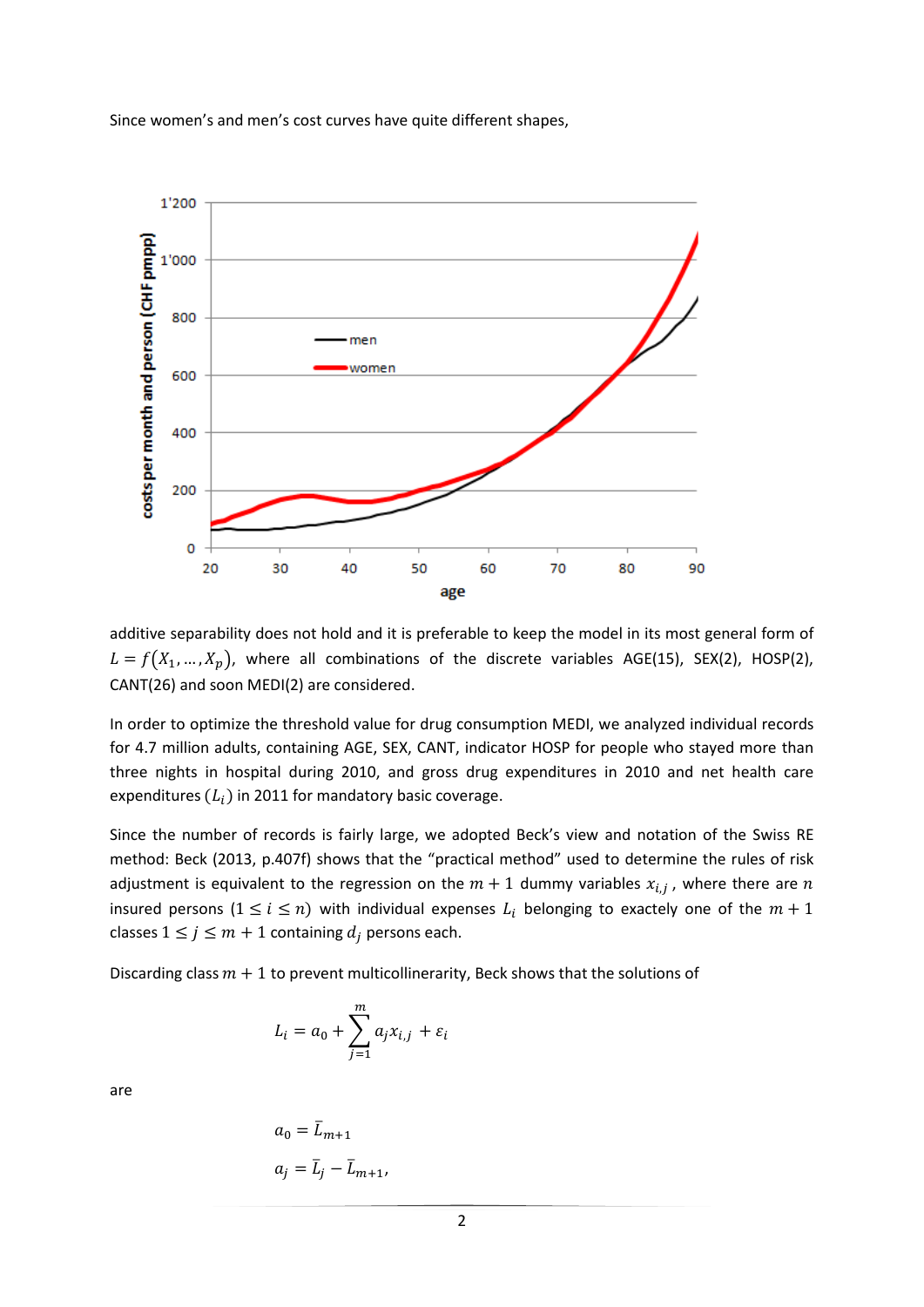where

$$
\bar{L}_j = \frac{1}{d_j} \sum_{i=1}^n x_{i,j} L_i = \frac{L_j}{d_j}
$$

denotes the average cost in class  $j$ . Therefore the solution is simply

$$
\hat{L}_i = a_0 + \sum_{j=1}^m a_j x_{i,j} = \bar{L}_{m+1} + \sum_{j=1}^m (\bar{L}_j - \bar{L}_{m+1}) \cdot x_{i,j} = \bar{L}_{k_i},
$$

where individual i belongs to class  $k_i$ . This shows that the solution  $(X'X)^{-1}X'Y$  of normal equations  $(X'X)\beta = X'Y$  can be obtained directly by calculating one-dimensional means  $\overline{L}_j$  and thereby avoiding the inversion of  $X'X$ .

Of course one has the choice between two alternatives: omitting one arbitrarily chosen variable from the regression

$$
L_i = a_0 + \sum_{j=1}^m a_j x_{i,j} + \varepsilon_i
$$

or performing regression through the origin (RTO):

$$
L_i = \sum_{j=1}^{m+1} a_j x_{i,j} + \varepsilon_i
$$

Although both alternatives produce identical results  $\widehat{L}_t=\bar{L}_{k_t}$  , certain statistical programs fail to list meaningful  $R^2$ -values when RTO is chosen. Using a simple example, Pirktl and Square (1985) illustrated that SAS, SPSS and BMDP increase  $R^2$  in an absurd way when  $a_0 = 0$  is forced. In that example  $R^2$  increased from 0.36 to 0.92. When expressing temperature in °K instead of °C  $R^2$ increased even more to 0.97.

Using the same data set (called MIRACLE) 30 years later with EXCEL, one still gets misleadingly high values of  $R^2$ . At least the graphical output obtained by choosing

> "*highlight chart, add trendline, select linear trend/regression type, set intercept=0, display R-squared value on chart*":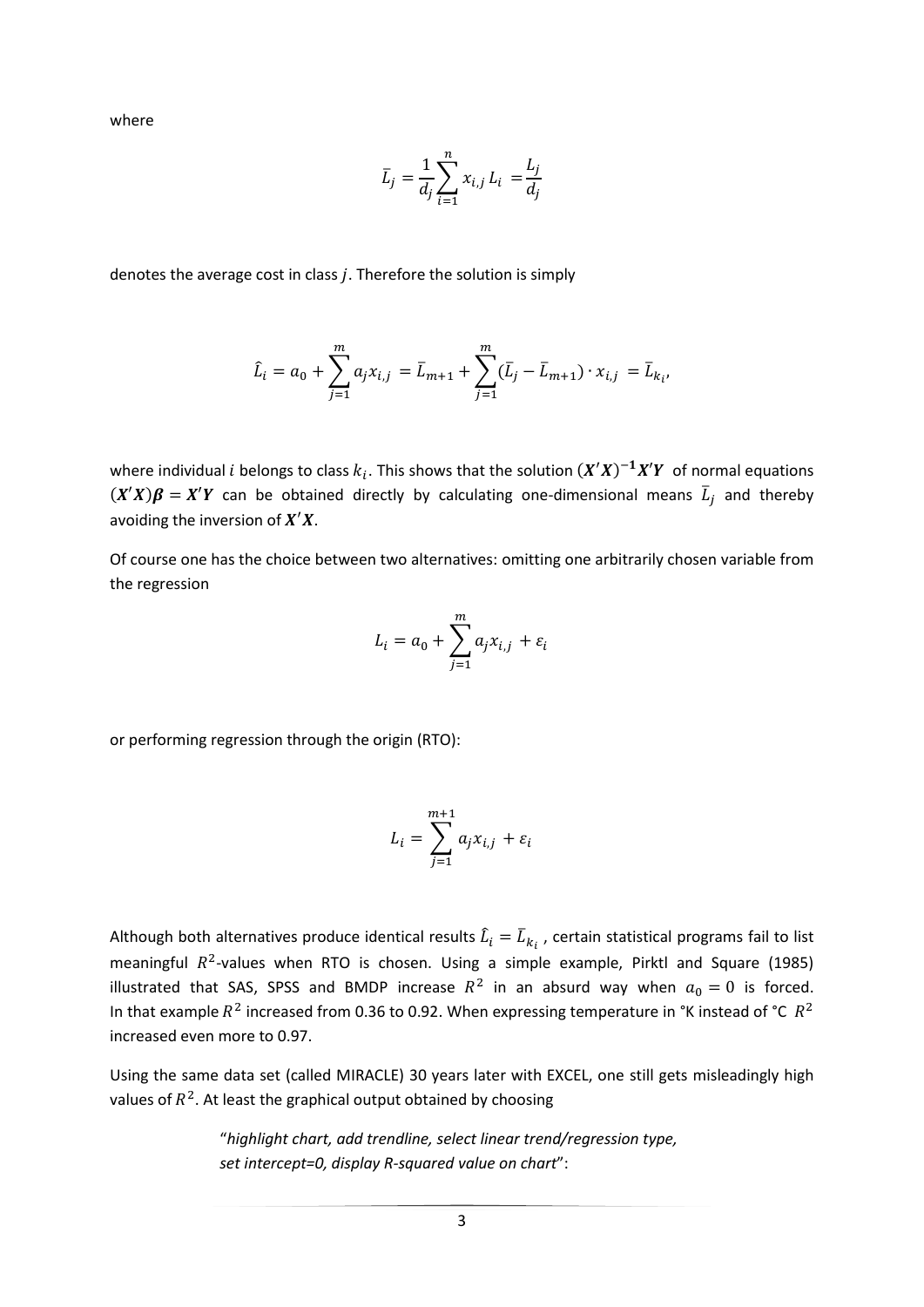provides the user with the following complex but rather intuitive result:



$$
R^{2} = 1 - \frac{RSS}{TSS} = 1 - \frac{\sum (\hat{Y}_{i} - Y_{i})^{2}}{\sum (Y_{i} - \overline{Y})^{2}} = -2.628
$$

 $R^2 < 0$  means that the residual sum of squares  $\sum (\widehat{Y}_i$  $2$  even exceeds the original total sum of squares  $\sum (Y_i - \overline{Y})^2$  for RTO.

The misleading high values of  $R^2$  in the printed output (.92 and .97) result from the following definition

$$
R^2 = \frac{\sum \hat{Y}_i^2}{\sum Y_i^2}
$$

Therefore it advisable to calculate  $R^2$  "by hand" whenever RTO is chosen, in order to avoid the above mentioned trap of not knowing whether a correct formula was used for  $R^2$  or not. The appropriate formula is:

$$
R^{2} = \frac{1}{n s_{L}^{2}} \sum_{j=1}^{m+1} d_{j} (\bar{L}_{j} - \bar{L})^{2}
$$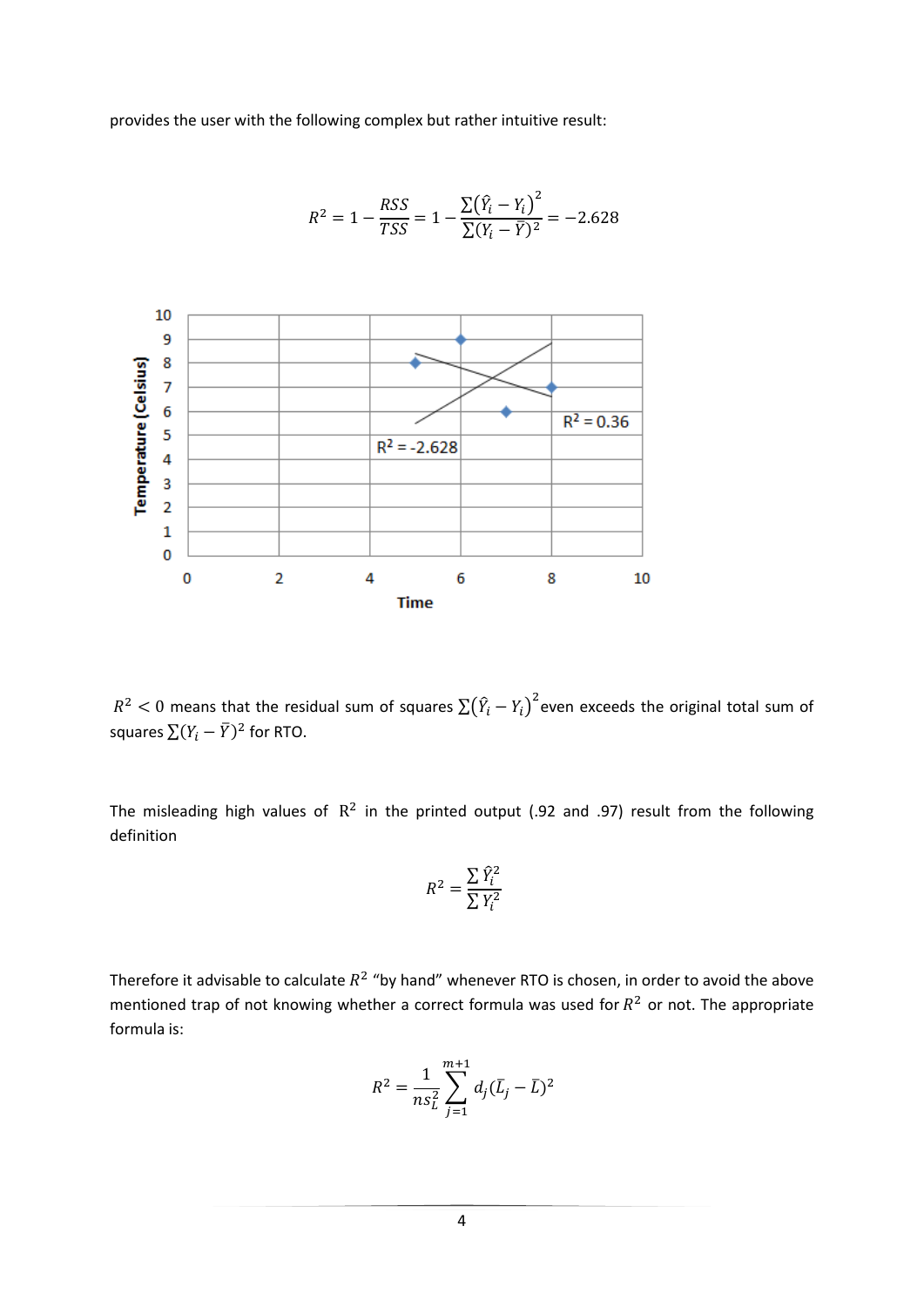Proof:

The most general and meaningful definition of this coefficient of determination is

$$
R^2 = 1 - \frac{RSS}{TSS},
$$

where the total sum of squares

$$
TSS = SS_{tot} = \sum_{i=1}^{n} (L_i - \overline{L})^2
$$

can be partitioned into the explained sum of squares (ESS) and residual sum of squares (RSS) as follows:

$$
ESS = SS_{reg} = \sum_{i=1}^{n} (\hat{L}_i - \bar{L})^2 = \sum_{j=1}^{m+1} d_j (\bar{L}_j - \bar{L})^2
$$
  

$$
RSS = SS_{res} = \sum_{i=1}^{n} \hat{\varepsilon}_i^2 = \sum_{i=1}^{n} (L_i - \hat{L}_i)^2 = \sum_{j=1}^{m+1} d_j (L_i - \bar{L}_j)^2
$$

Therefore,  $R^2$  can be obtained without knowledge of individual data as the variance of predicted expenses divided by the variance of observed expenses:

$$
R^2 = 1 - \frac{RSS}{TSS} = \frac{ESS}{TSS} = \frac{\sum_{i=1}^{n} (\hat{L}_i - \bar{L})^2}{\sum_{i=1}^{n} (L_i - \bar{L})^2} = \frac{\sum_{j=1}^{m+1} d_j (\bar{L}_j - \bar{L})^2}{\sum_{i=1}^{n} (L_i - \bar{L})^2} = \frac{1}{n s_L^2} \sum_{j=1}^{m+1} d_j (\bar{L}_j - \bar{L})^2
$$

The easy way of calculation is one of the reasons, why  $R^2$  is the most commonly used evaluation method for prediction models. But there is a large field of such measures. A comprehensive overview can be found in van Veen et al. (2013).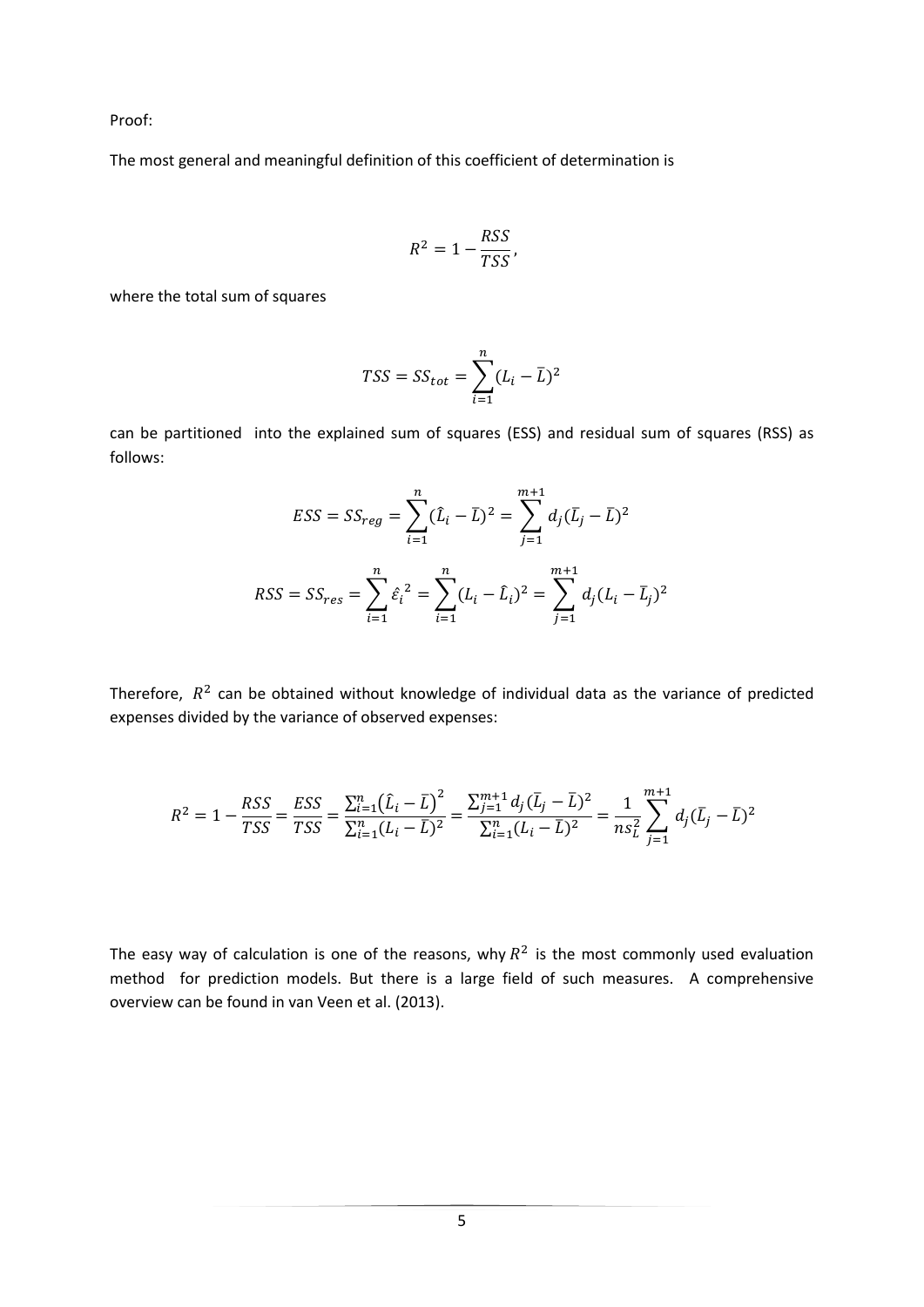#### **Conclusions**

1) The risk equalization regression problem

$$
L_i = a_0 + \sum_{j=1}^m a_j x_{i,j} + \varepsilon_i
$$

may be solved without individual data. The solutions are

$$
a_0 = \bar{L}_{m+1}
$$
,  $a_j = \bar{L}_j - \bar{L}_{m+1}$  with  $R^2 = \frac{1}{n s_L^2} \sum_{j=1}^{m+1} d_j (\bar{L}_j - \bar{L})^2$ .

2) There is no need for individual data as long as insurers supplement their data delivery  $\{d_j, L_j\}$  with the sum of squared yearly expenses  $\{d_j; L_j; Q_j\}$ :

$$
R^{2} = \frac{1}{n s_{L}^{2}} \sum_{j=1}^{m+1} d_{j} (\bar{L}_{j} - \bar{L})^{2} = \frac{\left(\frac{1}{n} \sum d_{j} \bar{L}_{j}^{2}\right) - \bar{L}^{2}}{\left(\frac{1}{n} \sum Q_{j}\right) - \bar{L}^{2}} = \frac{\left(\sum d_{j} \bar{L}_{j}^{2}\right) - n \bar{L}^{2}}{\left(\sum Q_{j}\right) - n \bar{L}^{2}}
$$

 $\overline{\phantom{a}}$ 

3) Furthermore, with  $\bar L$  ,  $s_L^2$  and  $n$  being constants,  $R^2$  is maximized when the variance of the  $\bar L_j$  is maximized; which may even be determined without knowledge of  $Q_j$ .

Using this "shortcut",  $R^2$  was easily evaluated for more than 1000 threshold values determining whether an individual falls into MEDI category "high drug consumption in year *-1":*

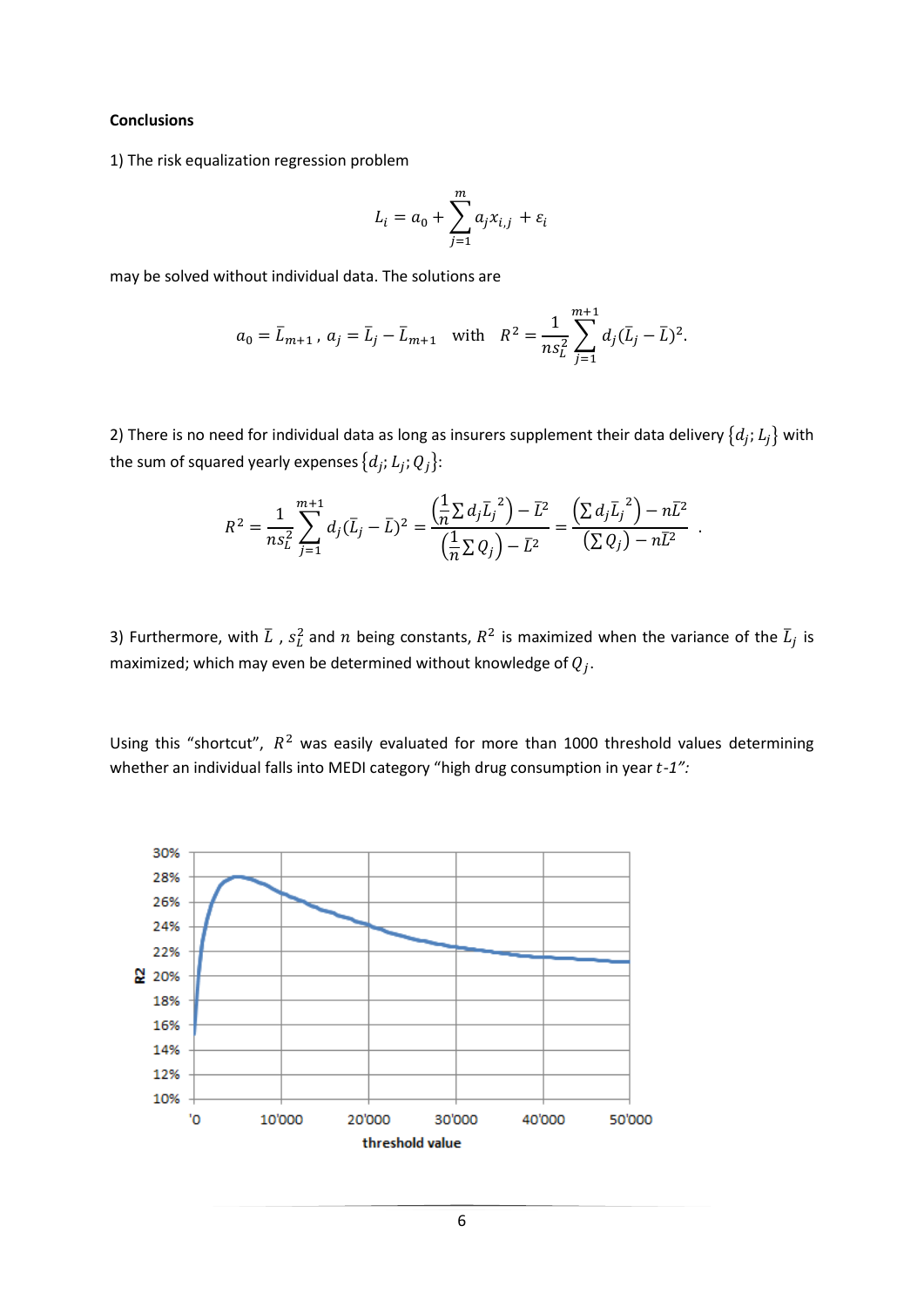Obviously 5,000 CHF is a good choice for the MEDI threshold value: (same curve with logarithmic scale)



### **Reduction of the number of risk groups**

Not only is there a simple way to compute  $R^2$  without performing the actual OLS regression, but there is also a simple rule how to reduce the number of classes with minimal loss of  $R^2$  whenever the number of classes becomes too high:

For any pair of candidate classes  $p$  and  $q$ , their fusion reduces

$$
R_{before}^2 = \frac{1}{n s_L^2} \left[ \left( \sum_{j=1}^{m+1} d_j \, \overline{L}_j^2 \right) - n \overline{L}^2 \right]
$$

to

$$
R_{after}^2 = \frac{1}{n s_L^2} \left[ \left( \sum_{j \notin \{p,q\}} d_j \overline{L}_j^2 \right) + (d_p + d_q) \left( \frac{d_p \overline{L}_p + d_q \overline{L}_q}{d_p + d_q} \right)^2 - n \overline{L}^2 \right].
$$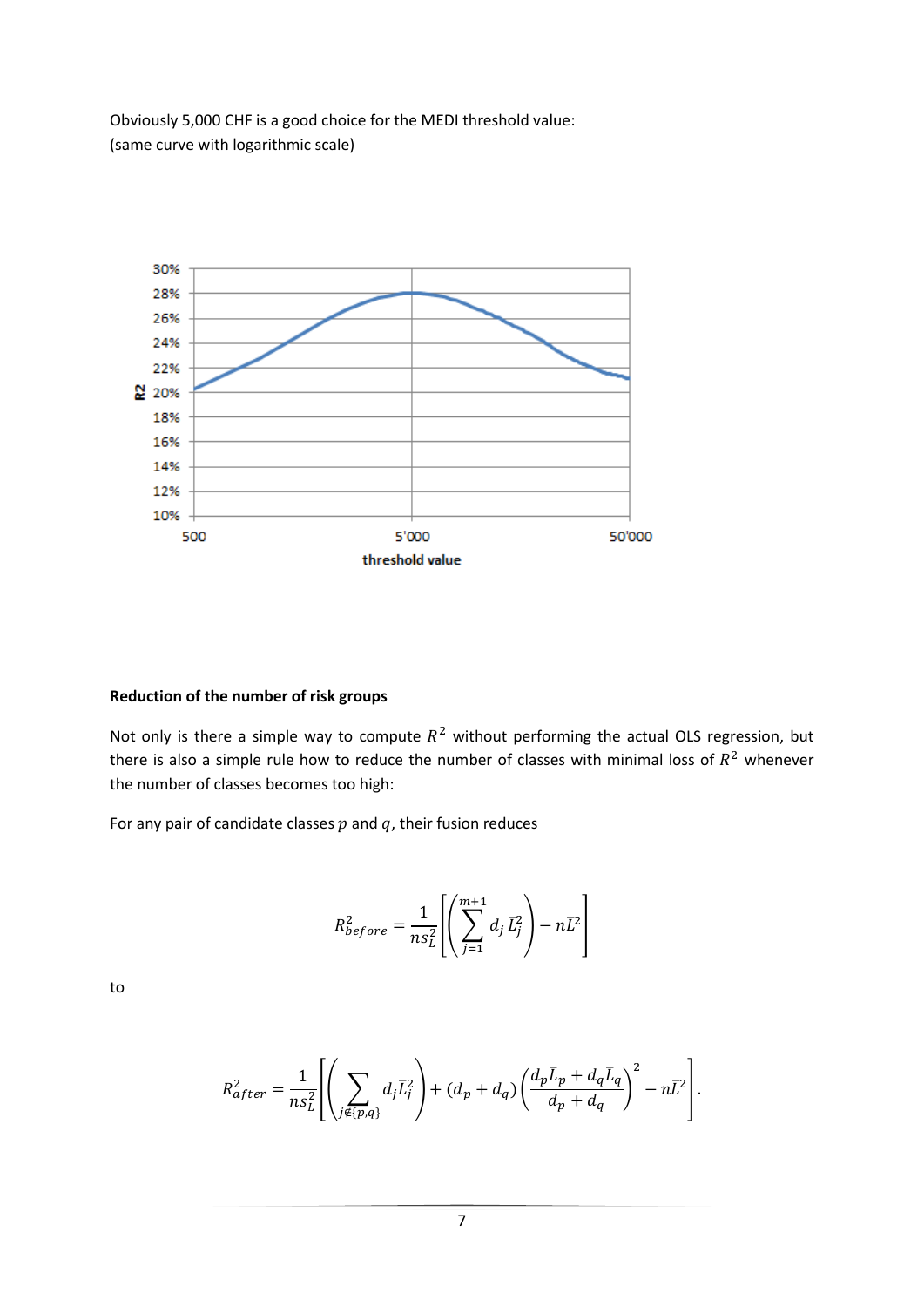Calculating the "loss" of  $n s_L^2 R^2$  as the immediate result of a potential fusion of classes p and q we get:

$$
(R_{before}^{2} - R_{after}^{2}) \cdot ns_{L}^{2} = d_{p}\overline{L}_{p}^{2} + d_{q}\overline{L}_{q}^{2} - n\overline{L}^{2} - (d_{p} + d_{q})\left(\frac{d_{p}\overline{L}_{p} + d_{q}\overline{L}_{q}}{d_{p} + d_{q}}\right)^{2} + n\overline{L}^{2}
$$
  
\n
$$
= d_{p}\overline{L}_{p}^{2} + d_{q}\overline{L}_{q}^{2} - (d_{p} + d_{q})\left(\frac{d_{p}\overline{L}_{p} + d_{q}\overline{L}_{q}}{d_{p} + d_{q}}\right)^{2} = d_{p}\overline{L}_{p}^{2} + d_{q}\overline{L}_{q}^{2} - \frac{(d_{p}\overline{L}_{p} + d_{q}\overline{L}_{q})^{2}}{d_{p} + d_{q}}
$$
  
\n
$$
= \frac{(d_{p} + d_{q})(d_{p}\overline{L}_{p}^{2} + d_{q}\overline{L}_{q}^{2}) - (d_{p}\overline{L}_{p} + d_{q}\overline{L}_{q})^{2}}{d_{p} + d_{q}}
$$
  
\n
$$
= \frac{d_{p}^{2}\overline{L}_{p}^{2} + d_{p}d_{q}(\overline{L}_{p}^{2} + \overline{L}_{q}^{2}) + d_{q}^{2}\overline{L}_{q}^{2} - (d_{p}\overline{L}_{p} + d_{q}\overline{L}_{q})^{2}}{d_{p} + d_{q}}
$$
  
\n
$$
= \frac{d_{p}^{2}\overline{L}_{p}^{2} + d_{p}d_{q}(\overline{L}_{p}^{2} + \overline{L}_{q}^{2}) + d_{q}^{2}\overline{L}_{q}^{2} - d_{p}^{2}\overline{L}_{p}^{2} - 2d_{p}d_{q}\overline{L}_{p}\overline{L}_{q} - d_{q}^{2}\overline{L}_{q}^{2}}{d_{p} + d_{q}}
$$
  
\n
$$
= \frac{d_{p}d_{q}(\overline{L}_{p}^{2} + \overline{L}_{q}^{2}) - 2d_{p}d_{q}\overline{L}_{p}\overline{L}_{q}}{d_{p} + d_{q}} = \frac{d_{p}d_{q}(\overline{L
$$

which is the distance concept used in Ward's hierarchical clustering procedure:

$$
D_{p,q} = \frac{d_p d_q}{d_p + d_q} \cdot \left\| \overline{L}_p - \overline{L}_q \right\|^2.
$$

For fusion candidates  $(p,q)$  and  $(p^{\prime},q^{\prime}$  ) with equal distance  $\|L_p-L_q\|$  $\bar{L}^2 = ||\bar{L}_{p'} - \bar{L}_q$  $2$  those with larger size difference  $|d_p - d_q| > |d_{p'} - d_{q'}|$  will be merged first.

The result of Ward's algorithm consists of a division of the  $m+1$  initial risk classes into  $k \leq m$ groups. Therefore, one might consider Ward's classification as an initial guess subject to refinement by a  $k$ -means algorithm:

This method iteratively considers switching risk class  $1 \le j \le m + 1$  from its actual group  $k_1$  to any of the  $k-1$  other groups, let's say to  $k_2$  , whenever  $\bar L_j$  of the corresponding risk class is closer to  $\bar L_k$ than to  $\bar{L}_{k_{1}}$  in the sense of squared Euclidean distance.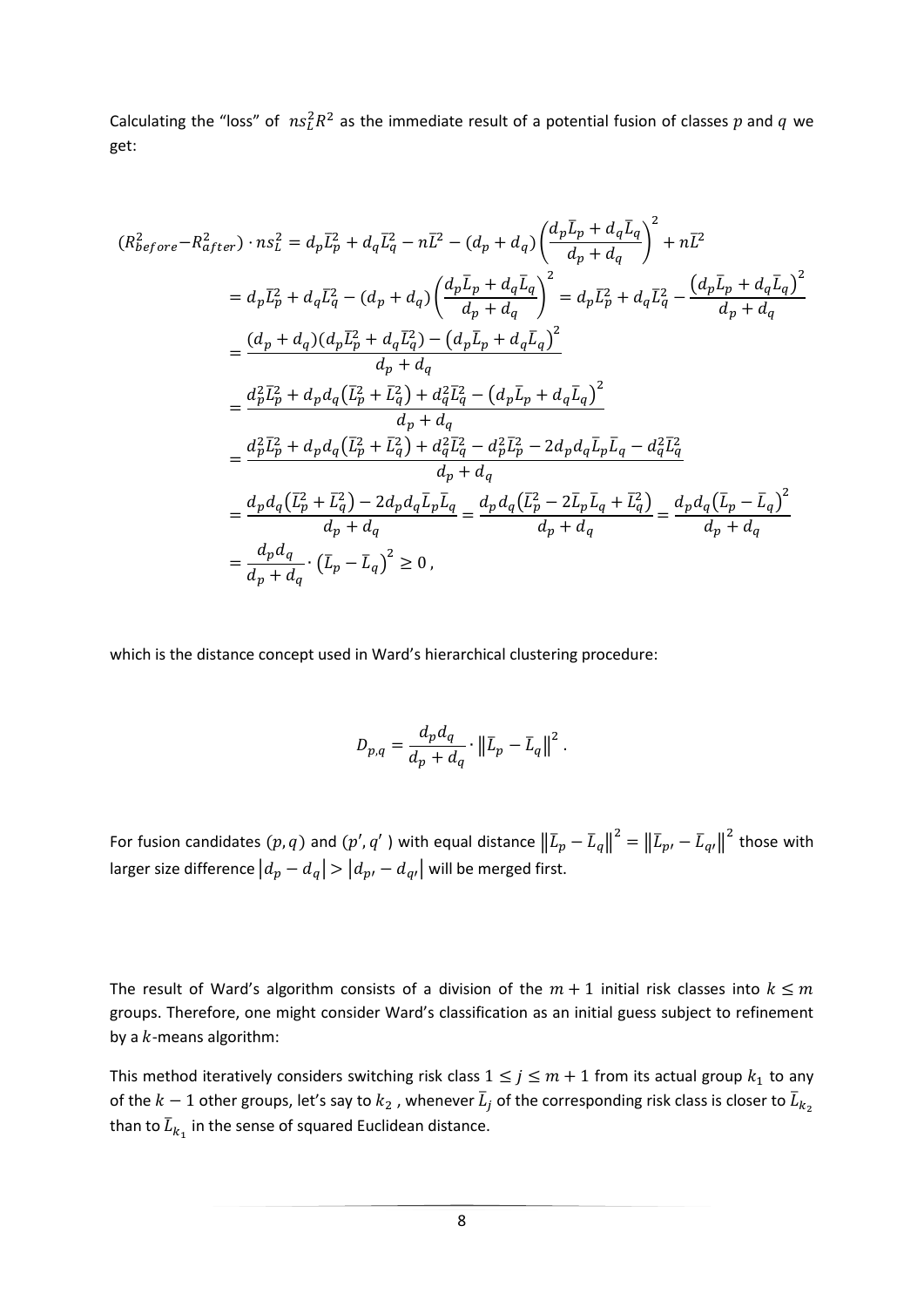In the case at hand, the introduction of an additional dichotomous variable MEDI doubles the number of cells from 1560 to 3120 and brings the system to its limits as sparse populated cells get increasingly influenced by random effects and for the first time there are even a few empty cells, which is disturbing in the case of ex-ante (prospective) risk equalization.

Interestingly future costs are not substantially influenced by age among persons in the group of previous high drug expenses (MEDI=1). This is true within the group of persons with previous hospitalization HOSP=1:



as well as for the larger group HOSP=0:

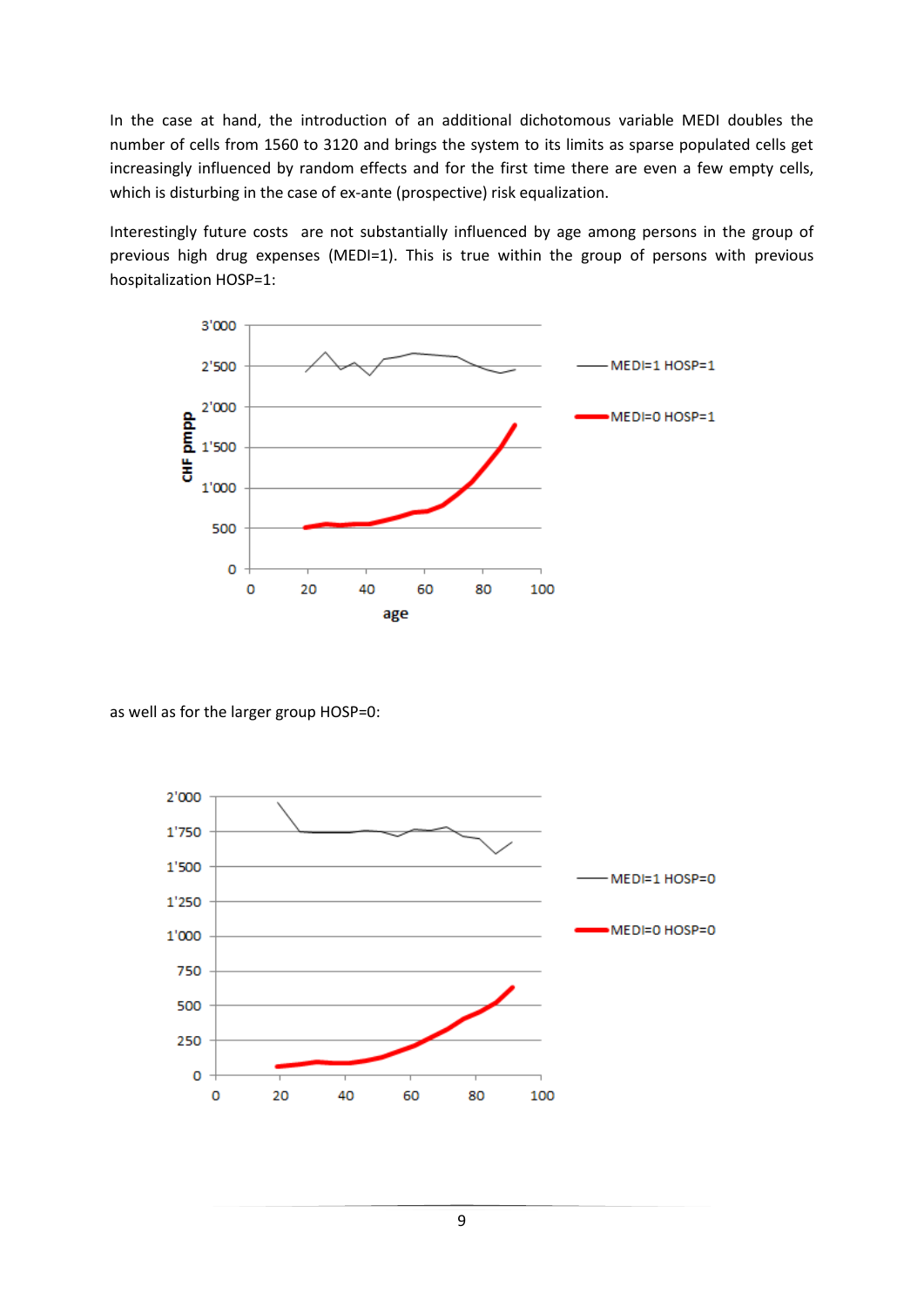This led to the solution of merging all age and sex groups within MEDI=1 without losing much  $R^2$ :

| Number of risk classes | $R^2$ |                                      |
|------------------------|-------|--------------------------------------|
| 3120                   | 29.4  | full model                           |
| 2340                   | 28.9  | dropping SEX within MEDI=1           |
| 1612                   | 28.3  | dropping AGE within MEDI=1           |
| 1560                   | 17.2  | dropping MEDI (=situation 2012-2016) |
| 780                    | 9.1   | dropping HOSP (=situation 1993-2011) |

Of course these values differ by cantons and will also differ over time:



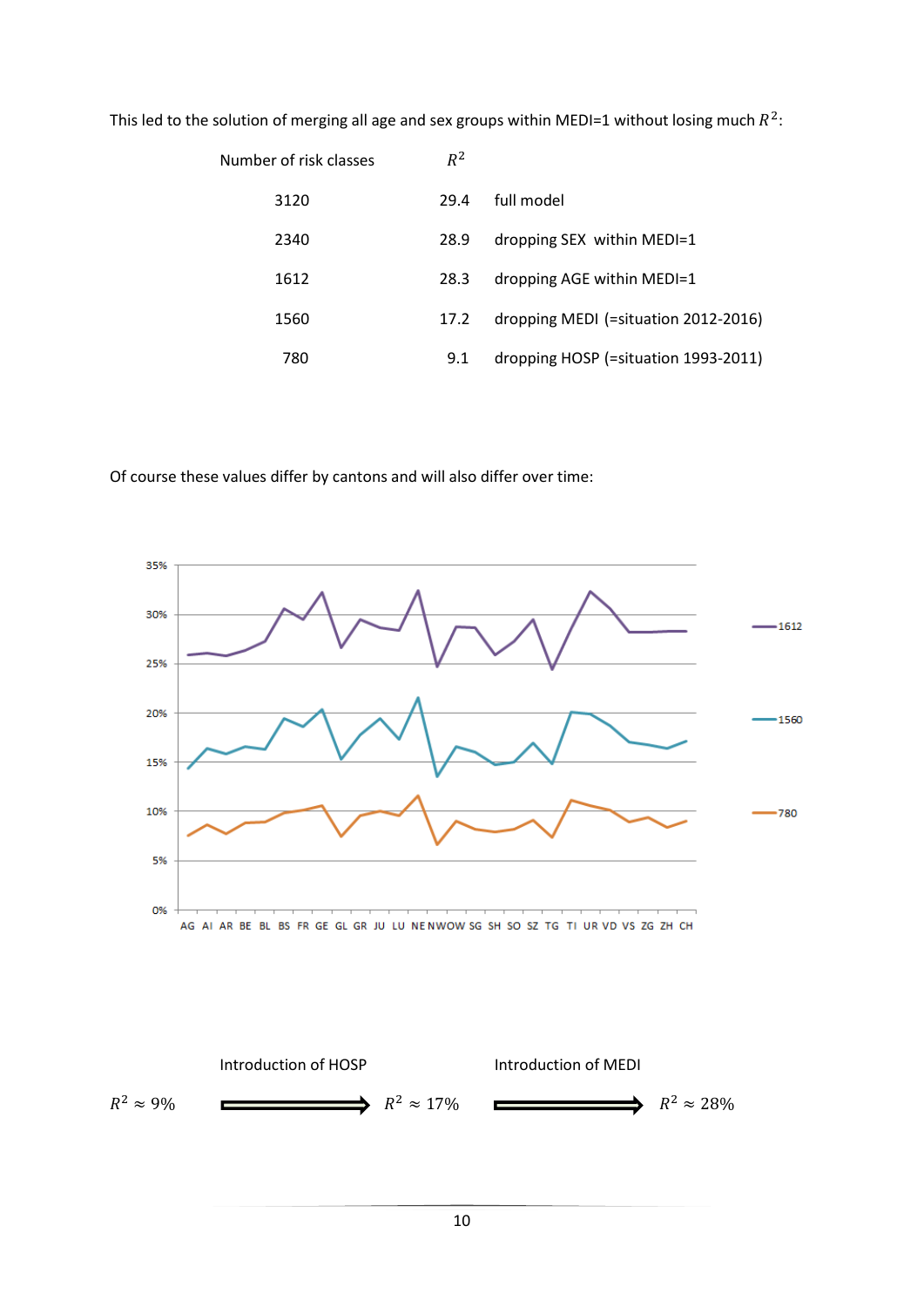## **Notation**

$$
x_{i,j} = 1
$$
 if individual *i* belongs to class *j* (= 0 if not)

$$
d_j = \sum_{i=1}^{n} x_{i,j} = \text{number of individuals in class } j
$$
  

$$
n = \sum_{j=1}^{m+1} d_j
$$

 $L_i$  = expenses of individual *i* during year *t* 

$$
L_j = \sum_{i=1}^{n} L_i x_{i,j} = \text{sum of expenses of all individuals in class } j
$$

$$
\bar{L}_j = \frac{L_j}{d_j} = \text{mean cost in class } j
$$

$$
\overline{L} = \frac{\sum L_j}{\sum d_j} = \frac{\sum L_j}{n} = \text{overall mean cost}
$$

$$
Q_j = \sum_{i=1}^n L_i^2 x_{i,j}
$$

$$
s_j^2 = \frac{1}{d_j} Q_j - \overline{L_j}^2
$$
 = variance within class *j*

$$
s^{2} = \frac{1}{n} \sum Q_{j} - \overline{L}^{2} = \text{overall variance}
$$
\n
$$
R^{2} = \frac{\left(\sum d_{j} \overline{L}_{j}^{2}\right) - n\overline{L}^{2}}{\left(\sum Q_{j}\right) - n\overline{L}^{2}}
$$
\n
$$
\Delta R^{2} = R_{before}^{2} - R_{after}^{2} = \frac{1}{n s^{2}} \cdot \frac{d_{p} d_{q}}{d_{p} + d_{q}} \cdot \left(\overline{L}_{p} - \overline{L}_{q}\right)^{2} \ge 0
$$